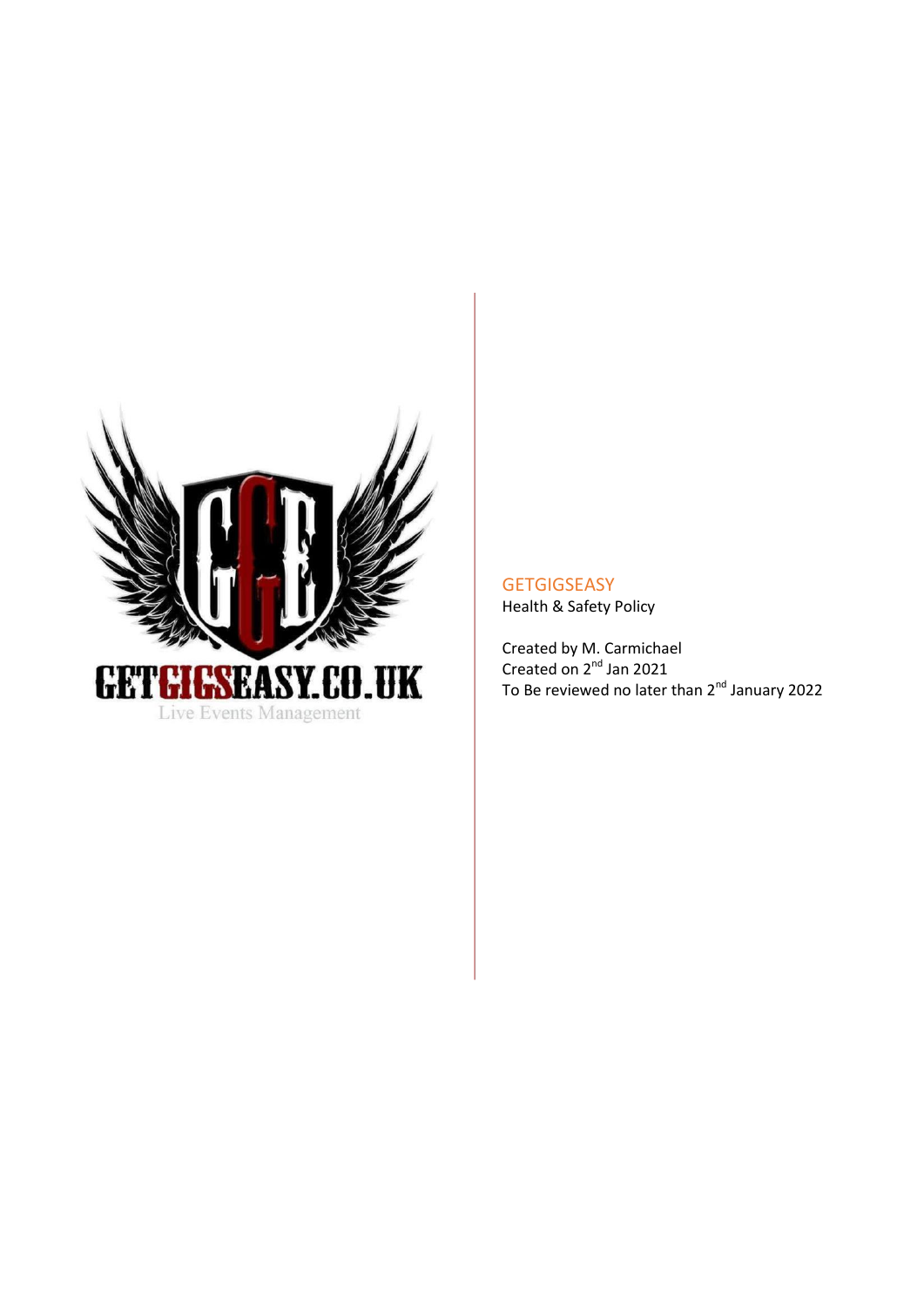## **Health & Safety Policy**

#### **Aim of policy**

It is GetGigsEasy's intention to meet its obligations under the Health and Safety at Work etc. Act 1974; which requires every employer, so far as is reasonably practicable, to ensure the health, safety and welfare at work of all its employees, and to conduct its undertaking so that persons not in their employment are not exposed to risks to their health and safety. GetGigsEasy will meet these responsibilities in a way that fulfils both the spirit and the letter of the law.

This Health and Safety Policy describes how GetGigsEasy manages the risks to the health and safety of its employees, contractors and others affected by the way it conducts its business activities. This includes the health and safety objectives, how health and safety risks are managed and the health and safety organisational structure and responsibilities.

GetGigsEasy believes that a positive health and safety culture characterised by both collective and personal ownership of health and safety matters in the workplace, supported by practical health and safety policies and commitment from the Company, will achieve high health and safety standards.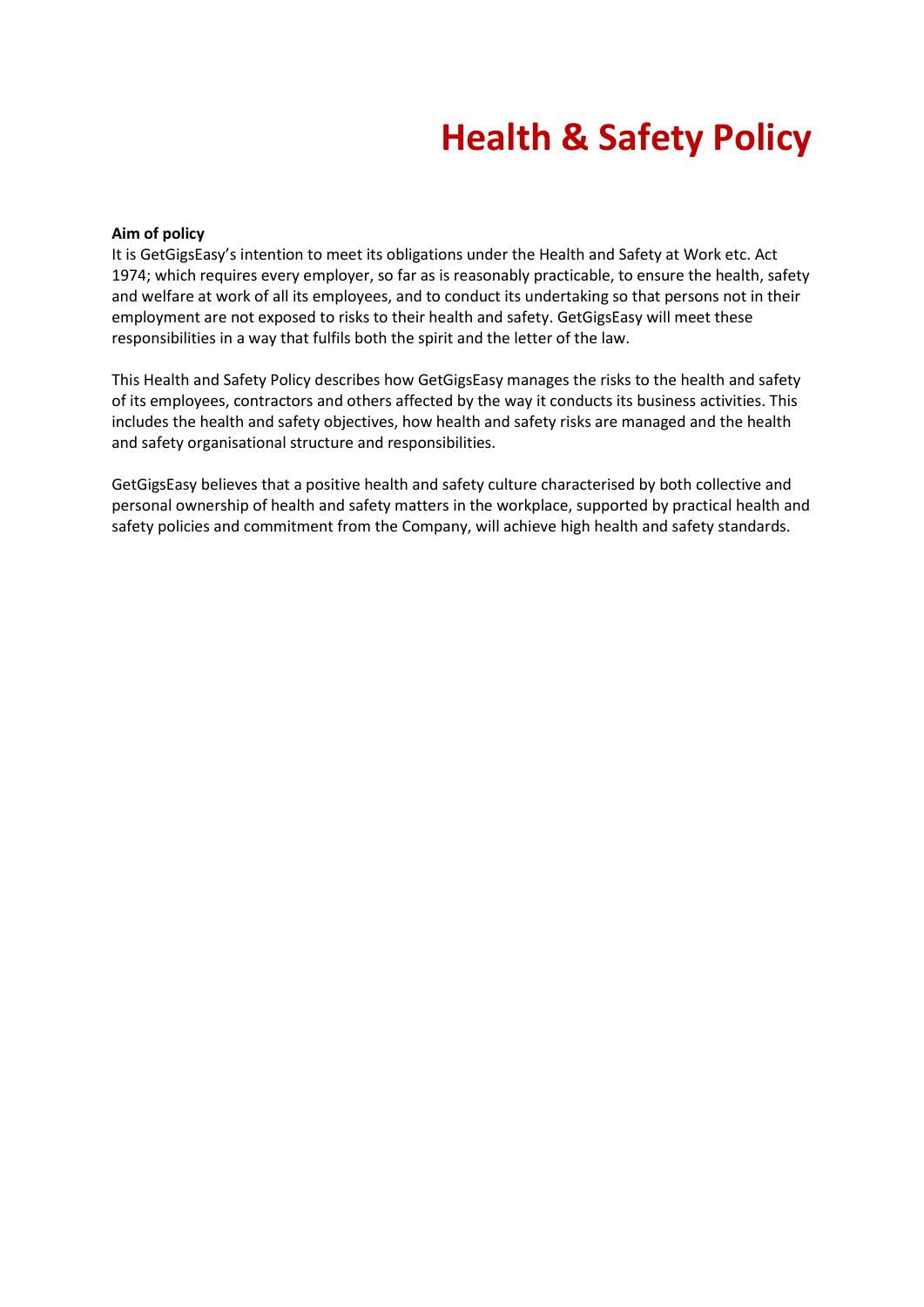# **The Policy**

#### **Health and Safety Policy Statement**

GetGigsEasy, as an employer, accepts responsibility for health and safety within the organisation and is committed to ensuring that these responsibilities are discharged throughout all parts of the organisation. The Company acknowledges that successful health and safety management is achieved through a number of linked components:

Health and Safety is a core management function and will be given adequate time and resources to implement both policy and arrangements successfully.

The policy and arrangements must have proactive and dynamic review in order to ensure continued success and relevance to the organisations operations.

Employees and Contractors are instrumental to the success of the health and safety system and should be both competent in health and safety relevant to their works and proactively engaged in all aspects of health and safety in order to create ownership within all employees.

GetGigsEasy is committed to achieving a measurable, progressive improvement in health and safety performance and we will work on the principle that accidents, ill health and near-miss events can be prevented and actively promote high standards by embedding a safety culture within our business that encourages everyone to work in a safe and healthy way.

#### **Responsibility for Implementing Health and Safety**

GetGigsEasy accepts the importance of clearly defined management responsibilities to implement the Health and Safety Policy & Procedures and to ensure clear accountability to achieve its health and safety objectives.

#### **The Owner is ultimately responsible for:**

All matters of health and safety across the organisation.

Ensuring that adequate arrangements are in place for the implementation, maintenance, monitoring and revision of procedures.

Ensuring that health and safety performance is regarded as an integral function of management. Ensuring adequate resources are made available to achieve health and safety standards that are suitable, sufficient and legally compliant.

Nominating a Director to champion health and safety.

Ensuring that any decisions made reflect health and safety considerations as a key business risk. Approve health and safety policies and arrangements ensuring the implementation of the health and safety policy & procedures

Ensure the effective planning, delivery, monitoring and review of health and safety. Ensuring effective communications and worker involvement exist for health and safety In addition to the above GetGigsEasy will:

Consider health and safety performance when making consultants and contractor appointments. Employees & Contractors